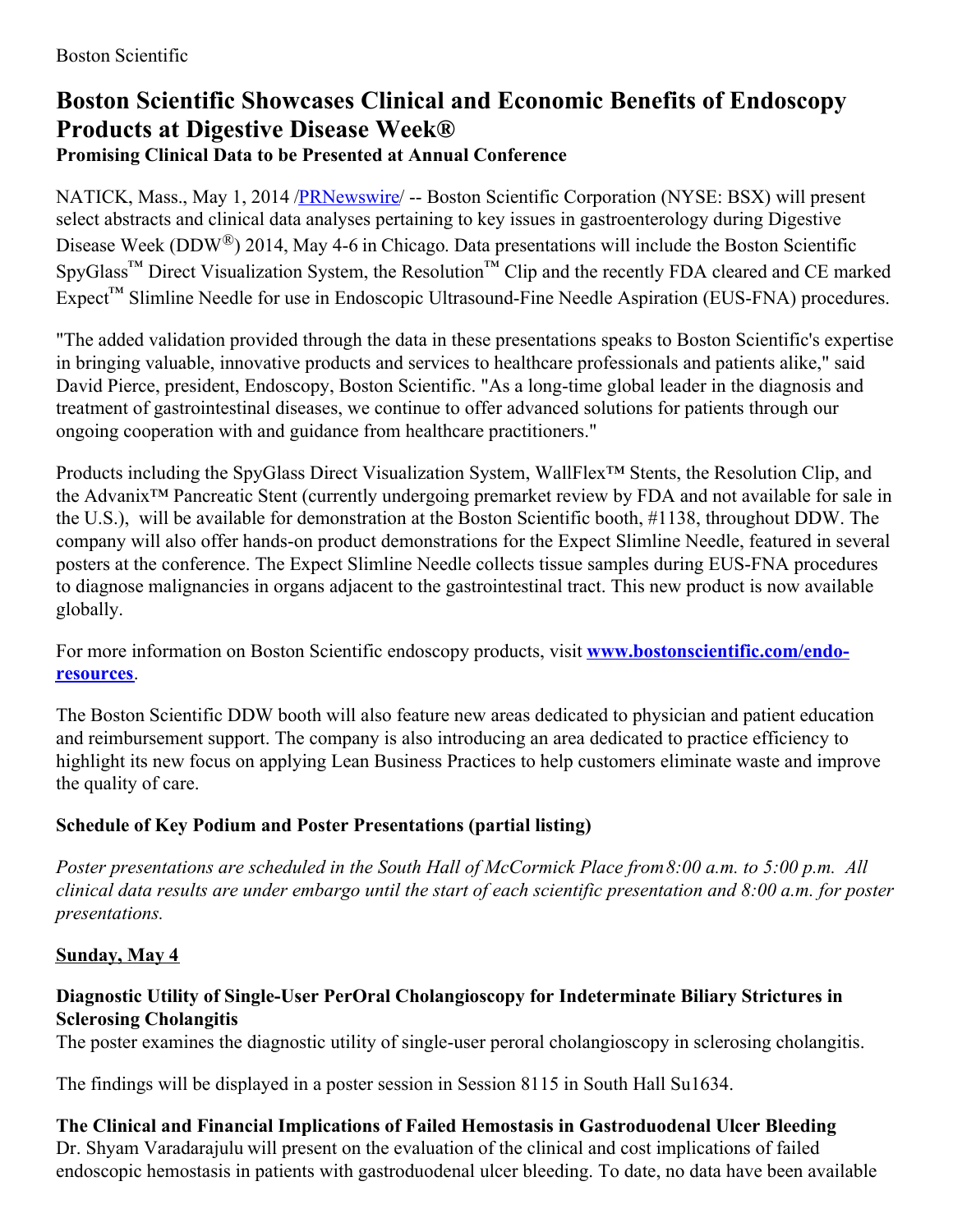on this topic from the national perspective. Ann Roy, a member of the Boston Scientific Health Economics & Reimbursement team, was a contributor to and a co-author of this abstract. The findings will be discussed in a podium session from 2:45 p.m. to 3:00 p.m.during Session 3545 in Su3545 South Hall S404.

### **Monday, May 5**

### **EUS-Guided Liver Biopsy Provides Diagnostic Samples with Quantitative Yields Superior to Percutaneous or Transjugular Routes**

This poster reports on findings from a head-to-head comparison of the tissue yield of several liver biopsy methods, including EUS-FNA, and will be available in South Hall M 1401.

#### **A Multicenter, Prospective, Randomized Study on Endosonographic Fine Needle Aspiration of Pancreatic Cystic Lesions Using Standard and Nitinol Needles: Phase I Results**

The poster will discuss preliminary results of the study, which is evaluating the clinical value of nitinol needles versus standard needles. The poster will be on display in South Hall Mo 1417.

## **About DDW**

Digestive Disease Week® (DDW) is the largest international gathering of physicians, researchers and academics in the fields of gastroenterology, hepatology, endoscopy and gastrointestinal surgery. Jointly sponsored by the American Association for the Study of Liver Diseases (AASLD), the American Gastroenterological Association (AGA) Institute, the American Society for Gastrointestinal Endoscopy (ASGE) and the Society for Surgery of the Alimentary Tract (SSAT), DDW takes place May 4-6, 2014, at McCormick Place, Chicago. The meeting showcases more than 5,000 abstracts and hundreds of lectures on the latest advances in GI research, medicine and technology. More information can be found at [www.ddw.org](http://www.ddw.org/).

### **About Boston Scientific**

Boston Scientific transforms lives through innovative medical solutions that improve the health of patients around the world. As a global medical technology leader for more than 30 years, we advance science for life by providing a broad range of high performance solutions that address unmet patient needs and reduce the cost of healthcare. For more information, visit [www.bostonscientific.com](http://www.bostonscientific.com/) and connect on [Twitter](http://twitter.com/bostonsci) and [Facebook](http://www.facebook.com/bostonscientific).

### **Cautionary Statement Regarding Forward-Looking Statements**

This press release contains forward-looking statements within the meaning of Section 27A of the Securities Act of 1933 and Section 21E of the Securities Exchange Act of 1934. Forward-looking statements may be identified by words like "anticipate," "expect," "project," "believe," "plan," "estimate," "intend" and similar words. These forward-looking statements are based on our beliefs, assumptions and estimates using information available to us at the time and are not intended to be guarantees of future events or performance. These forward-looking statements include, among other things, statements regarding our business plans, markets for our products, clinical trials and data, product performance and impact, and competitive offerings. If our underlying assumptions turn out to be incorrect, or if certain risks or uncertainties materialize, actual results could vary materially from the expectations and projections expressed or implied by our forwardlooking statements. These factors, in some cases, have affected and in the future (together with other factors) could affect our ability to implement our business strategy and may cause actual results to differ materially from those contemplated by the statements expressed in this press release. As a result, readers are cautioned not to place undue reliance on any of our forward-looking statements.

Factors that may cause such differences include, among other things: future economic, competitive, reimbursement and regulatory conditions; new product introductions; demographic trends; intellectual property; litigation; financial market conditions; and, future business decisions made by us and our